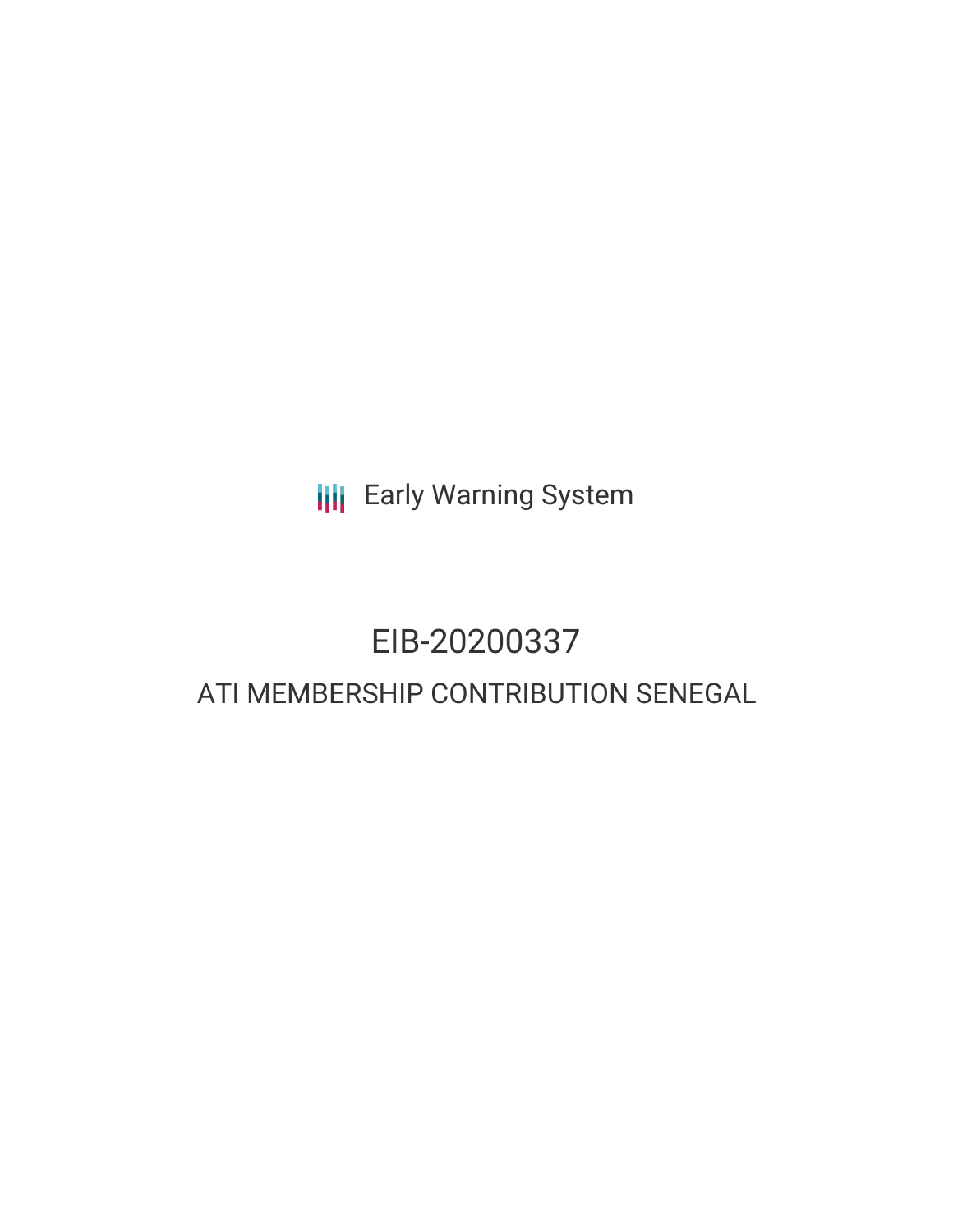

#### **Quick Facts**

| <b>Countries</b>               | Senegal                        |
|--------------------------------|--------------------------------|
| <b>Financial Institutions</b>  | European Investment Bank (EIB) |
| <b>Status</b>                  | Approved                       |
| <b>Bank Risk Rating</b>        |                                |
| <b>Borrower</b>                | AFRICAN TRADE INSURANCE AGENCY |
| <b>Investment Type(s)</b>      | Loan                           |
| <b>Investment Amount (USD)</b> | $$17.64$ million               |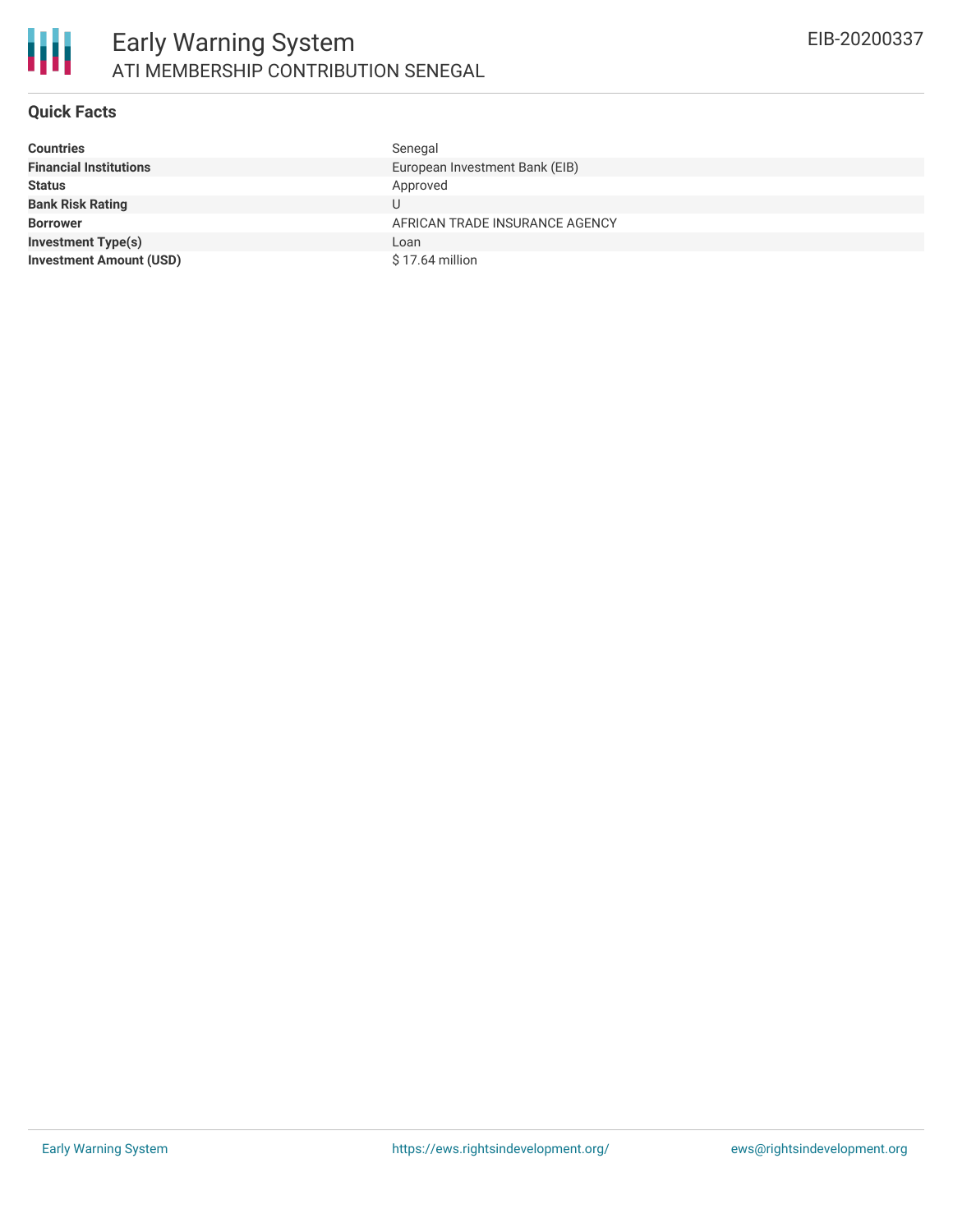

## **Project Description**

According to the EIB website, this project involves:

Financing the membership contribution of Senegal in the capital of the African Trade Insurance Agency (ATI). Such participation will enable Senegal and in particular its private sector, to benefit from the guarantee mechanism and trade investment instruments offered by ATI and help mitigate the effects of the COVID-19 pandemic through providing economic resilience support.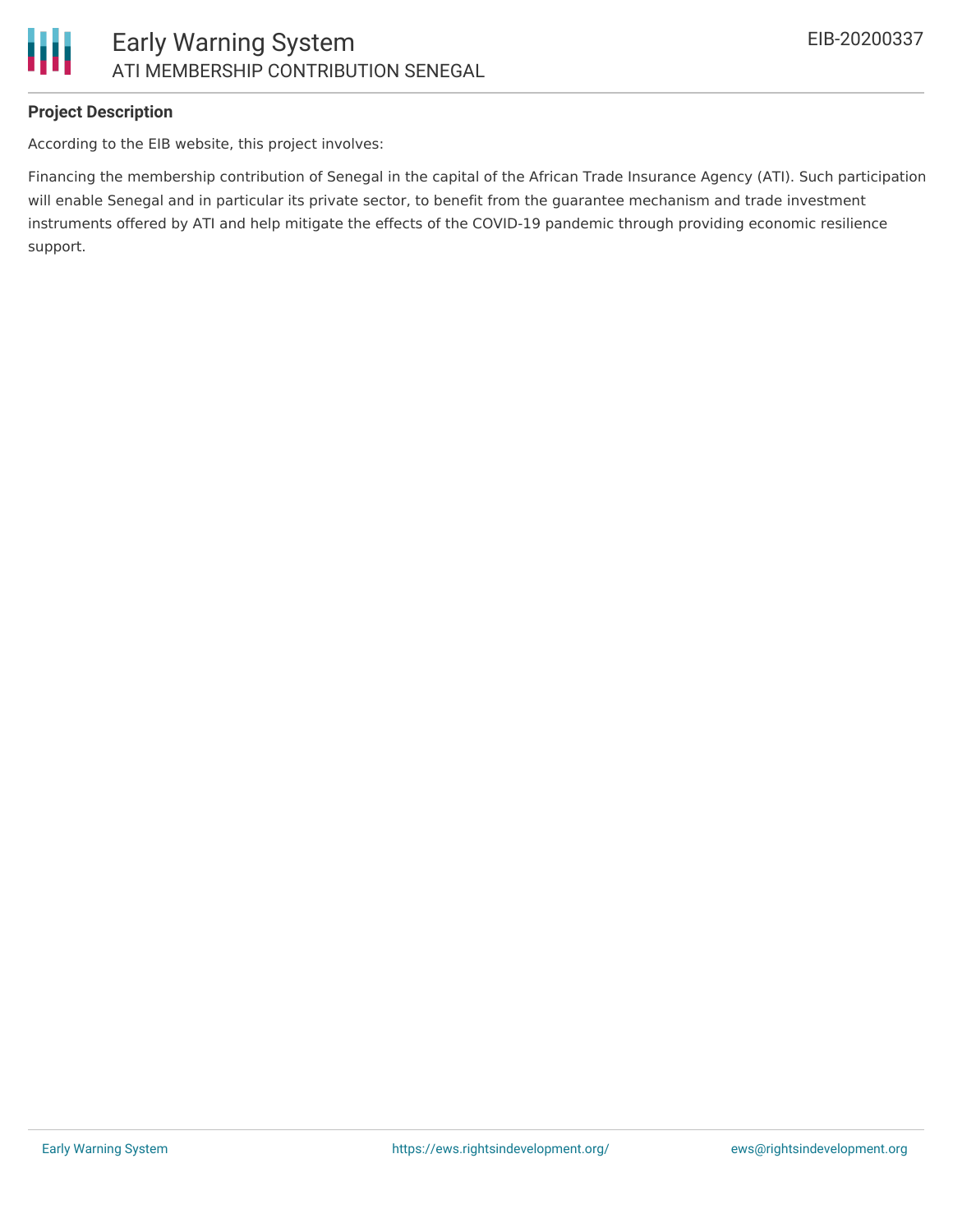# 朋

## Early Warning System ATI MEMBERSHIP CONTRIBUTION SENEGAL

## **Investment Description**

European Investment Bank (EIB)